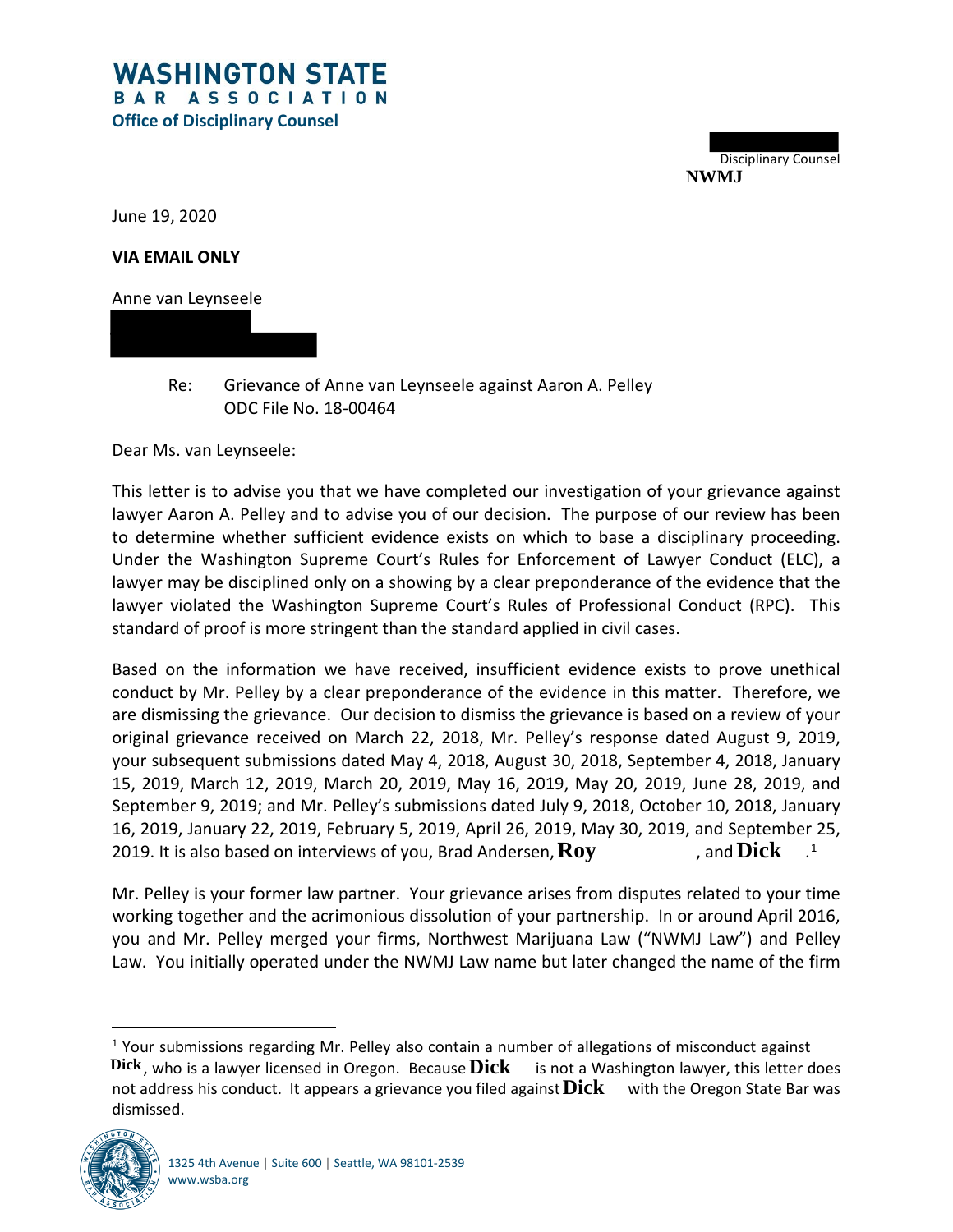to NWMJ Law. In or around December 2017, Mr. Pelley indicated he would leave NWMJ Law and you and he began negotiating the separation.

Disputes between you and Mr. Pelley arose during the separation process and in February 2018 your lawyer sent Mr. Pelley a letter listing numerous allegations of misconduct and violations of the firm's operating agreement. However, it appears you resolved those issues as you and Mr. Pelley eventually executed a settlement agreement on March 5, 2018. Additional disputes arose and in April 2018 you initiated arbitration against Mr. Pelley, alleging breaches of the settlement agreement. In May 2019, the arbitrator largely found in your favor and awarded approximately \$60,000 in damages.

In June 2019, Mr. Pelley challenged the arbitration award in King County Superior Court. In a hearing on June 27, 2019, the court vacated the award and ordered a new hearing with a different arbitrator. At that point, you voluntarily vacated the award and, on your motion, the case was dismissed with prejudice. Your concerns with Mr. Pelley's alleged breaches of the settlement agreement appear to constitute a private, civil dispute that was resolved through the arbitration and Superior Court proceedings.

Aside from alleged violations of the settlement agreement, it appears your primary concern is your allegation that Mr. Pelley committed multiple felonies during and after his time at NWMJ Law. It does not appear he has been charged with or convicted of any crimes and, as explained below, we do not believe we could meet our burden of proving the criminal allegations by a clear preponderance of the evidence.

You allege Mr. Pelley violated the Computer Fraud and Abuse Act, 18 U.S.C § 1030, a federal statute prohibiting, in pertinent part, intentionally accessing a computer without authorization and obtaining information. On March 7, 2018, following his separation from  $\overline{\text{NWMJ}}$  Law, Mr. Pelley accessed Google Drive and deleted NWMJ Law files. Mr. Pelley, who had been the administrator of the firm's Google Drive files, maintains the deletions were inadvertent and the result of an attempt to clean out old files related to his former solo practice, Pelley Law. He explains that he sought to delete Pelley Law files and did not realize NWMJ Law files were held in a subfolder under that account, rather than in their own master folder. He maintains that despite the inadvertent deletion, the files were backed up elsewhere. **EXAMB** Law. In or around December 2017, Ar. Pelley indicated he would leave NWMJ Law. Here retirevel, and the separation process and in February 2018 public spaces by the separation process and in February 2018 public spa

another lawyer at  $\overline{\text{NWMJ}}$  Law, explained he was able to recover most, if not all, of the files through Google Drive and that he was unaware of issues with missing files after also explained that Mr. Pelley's explanation regarding inadvertently deleting the files was plausible. Based on the available information, we do not believe we could prove by a clear preponderance of the evidence that Mr. Pelley violated 18 U.S.C § 1030 or that his conduct otherwise violated the RPC.<sup>2</sup> **Roy,** the retrieval. **Roy** 

 $\overline{a}$ 

 $^2$  It appears you also allege a violation of this statute in connection with Mr. Pelley wiping  $\text{Dick}$  is laptop following  $\text{Dick}$  's termination from NWMJ Law in March 2018. Mr. Pelley maintains wiping the laptop was standard practice, which you dispute. As with the Google Drive issue, we do not believe we could prove an RPC violation with respect to this issue.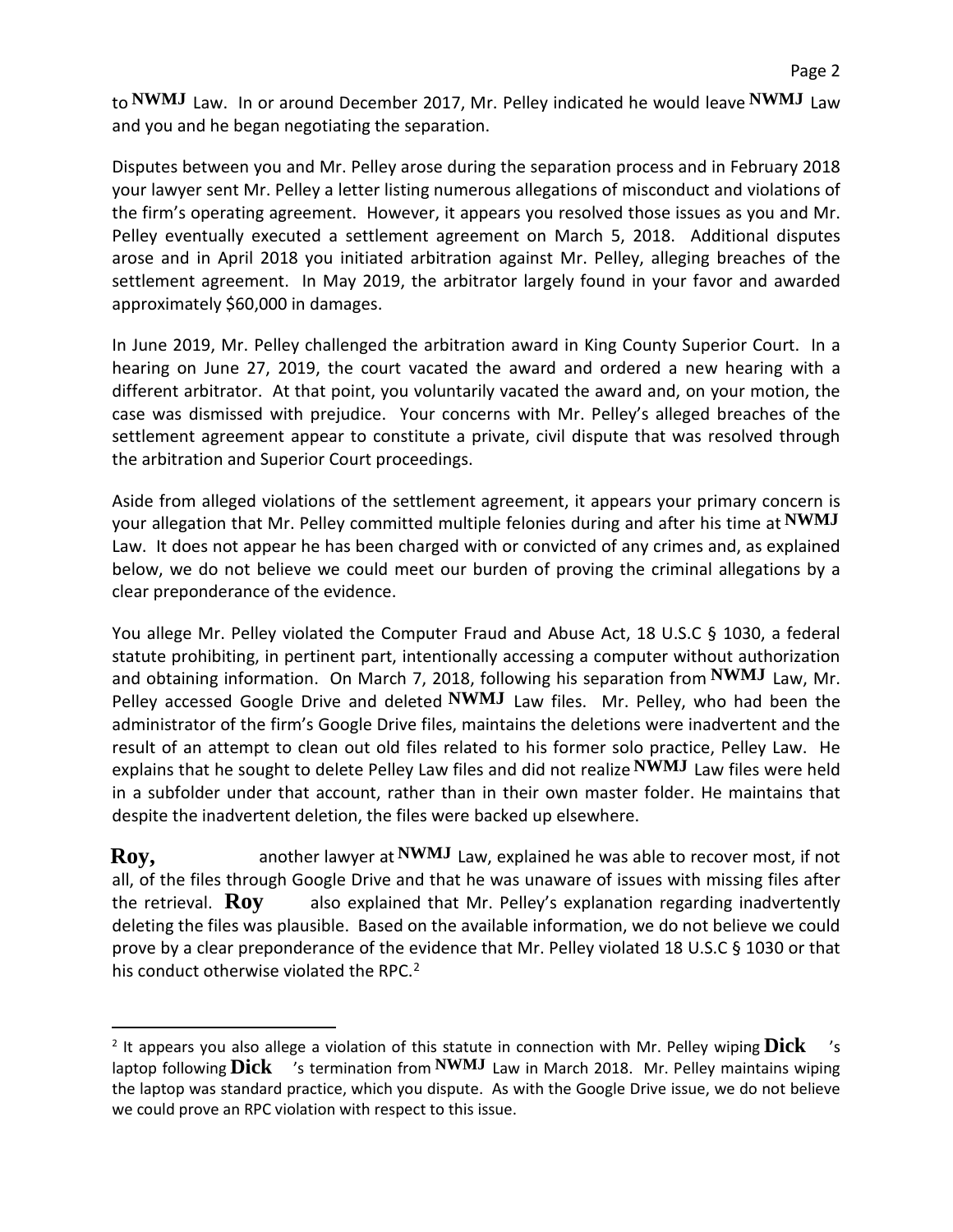You also allege that Mr. Pelley committed various acts of theft of NWMJ Law funds. First, you allege that Mr. Pelley improperly wrote off client bills and that such conduct amounts to theft of firm funds. While you speculate that those clients paid Mr. Pelley directly, none of the information we have reviewed indicates Mr. Pelley received the fees he waived. Next, you allege Mr. Pelley stole firm funds in connection with the representation of a client named Mr. Pelley was co-counsel with another lawyer, Jeffrey Steinborn, who was unaffiliated with N<sup>WMJ</sup> Law. The case settled in the fall of 2017, at which time Mr. Steinborn provided Mr. Pelley with his portion of the fees. You maintain you were unaware of the settlement and never received any share of it. In a deposition connected to the arbitration, Mr. Pelley testified that he told you about the settlement. He maintains you received your share through partnership draws. Issues regarding the waiver and division of client fees appear to be disputes primarily related to the management of the firm and/or its dissolution. Based on the available information, we do not believe we could meet our burden of proving theft by Mr. Pelley in these instances.

Finally, you allege Mr. Pelley embezzled approximately \$46,000 through unauthorized draws from the firm operating account between July 2016 and July 2017. Mr. Pelley denies the withdrawals were unauthorized and notes that receipts for the transactions were provided to firm accountants. It appears that under the firm's operating agreement, Mr. Pelley had authority to make cash disbursements of under \$10,000 without your approval. None of the draws you have identified as unauthorized exceeded that amount. While you maintain the draws were unauthorized because the cumulative total exceeded \$10,000, there is no evidence that Mr. Pelley's authority was limited by the cumulative total of disbursements. We do not believe we could meet our burden of proving Mr. Pelley embezzled funds.

While the criminal allegations appear to be your primary concern, you made a number of other allegations of misconduct that are not recited in detail here. We have reviewed all of your allegations and the related evidence and do not believe disciplinary proceedings are warranted. Many of the allegations amount to private disputes and we note that much of the evidence you rely on simply does not support the allegations. For instance, you allege Mr. Pelley improperly had a client sign a fee agreement with NWMJ Law on March 22, 2016, prior to his joining the firm on April 15, 2016. However, the fee agreement you provided bears a date of April 22, 2016. Additionally, you allege Mr. Pelley stole **NWMJ** 's Oregon office furniture when he took over that office following the separation. You assert Mr. Pelley knew the furniture was not intended to remain with the office but cite as evidence a February 15, 2018 email in which he stated he assumed the furniture would remain. Such evidence is not sufficient to meet the heightened burden of proof in a lawyer disciplinary proceeding.

As discussed above, a number of your allegations against Mr. Pelley appear to be civil in nature. While we understand you have strong disagreements with Mr. Pelley over the propriety of his conduct in light of  $\bf{NWMJ}$   $\rightarrow$  s operating agreement or the settlement agreement, those issues are best addressed in civil proceedings. With respect to your allegations of criminal conduct, we do not believe, based on the information we have reviewed, that we could meet our burden of proving the crimes you allege. However, if Mr. Pelley is charged with or